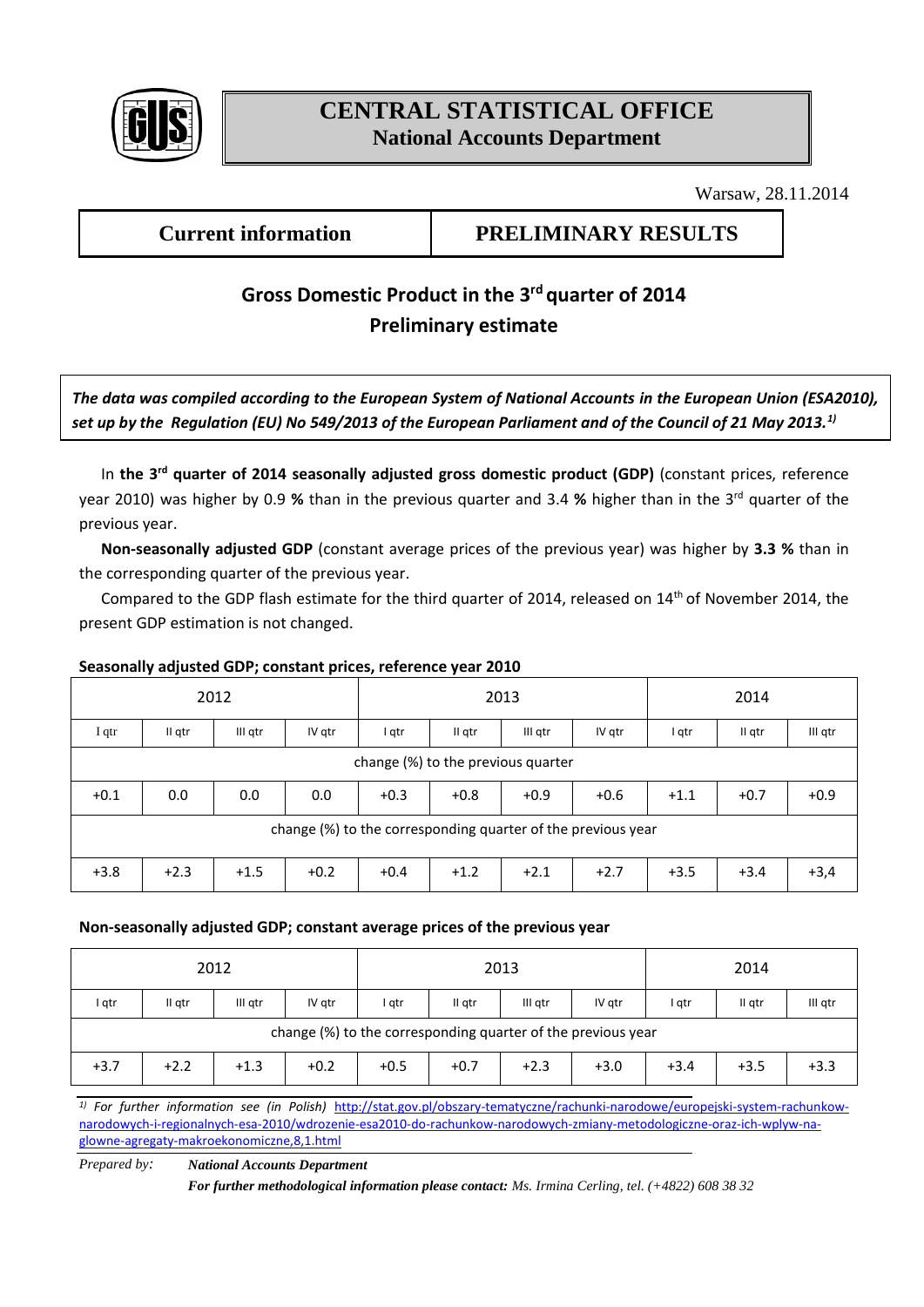Domestic uses were the main factor of the GDP growth in the 3<sup>rd</sup> quarter of 2014. The negative impact of net exports was observed, but it was less significant than in the previous quarter.

In the 3<sup>rd</sup> quarter of 2014 domestic uses were up by 4.9 % in year-on-year basis and it was lower than in the 2<sup>nd</sup> quarter of 2014 (5.6 %). As in the first quarter of the current year it resulted from the high growth of gross capital formation by 12.0 % (against 18.1 % in the  $2^{nd}$  quarter of 2014) of which gross fixed capital formation by 9.9 % (against 8.7 % in the 2<sup>nd</sup> quarter of 2014). Consumer's demand increase strengthened slightly.

Compared with the corresponding quarter of the previous year final consumption expenditure was up by 3.3 % (against 3.1 % in the 2<sup>nd</sup> quarter of 2014) of which individual consumption expenditure by 3.2 %. Hence, the positive effect of domestic uses amounted to +4.9 percentage points against +5.4 percentage points in the 2<sup>nd</sup> quarter of the current year. The positive contribution of final consumption expenditure amounted to 2.7 percentage points against 2.5 percentage points in the 2<sup>nd</sup> quarter of the current year. Further strengthen of positive impact of final consumption expenditure was made by positive impact of both individual consumption expenditure: - +2,0 percentage points and public consumption expenditure: - +0.7 percentage points. The positive contribution of gross capital formation was equal to +2,2 percentage points and resulted from strengthening of positive impact of gross fixed capital formation (to +1.8 percentage points) and positive, but considerably smaller than in  $2^{nd}$  quarter of 2014, impact of changes in inventories (+0.4 percentage points). The negative impact of net export on GDP growth decreased and amounted to -1.6 percentage points against -1.9 percentage points in the  $2^{nd}$  quarter of the current year.



## *Seasonally adjusted GDP (previous quarter = 100, constant prices, reference year 2010)*

In the third quarter of 2014 compared with the previous quarter of 2014 **seasonally adjusted GDP** was 0.9 **%** higher.

**Gross value added** in **national economy** in the third quarter of 2014 was 0.8 % higher.

**Gross value added** in **industry** in the third quarter of 2014 was 0.4 % higher.

**Gross value added** in **construction** in the third quarter of 2014 was 0.6 % higher.

**Gross value added** in **trade and repair** was 0.8 % higher, in **transportation and storage** was 2.3 % higher and in **financial and insurance activities** was 2.5 % higher.

**Gross value added** in **public administration and defense, compulsory social security, education, human health and social work activities** altogether in the third quarter of 2014 was 0.6% higher.

**Domestic uses** in the third quarter of 2014 were 1.2 % higher.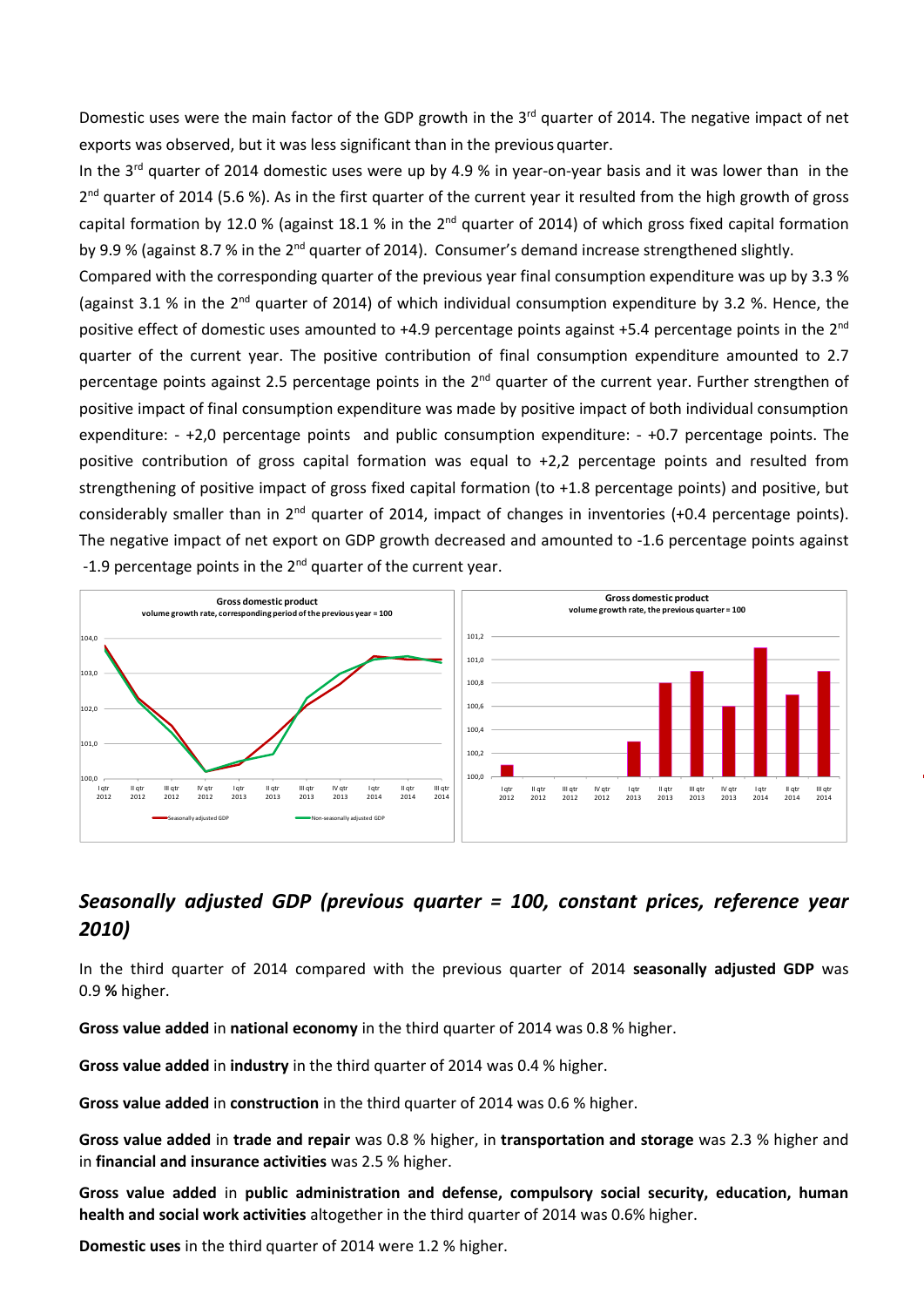**Total consumption expenditure** in the third quarter of 2014 increased by 0.9 %, while **individual consumption expenditure** increased by 1.0 %.

**Gross capital formation** in the third quarter increased by 1.4 %

**Gross fixed capital formation** in the third quarter rose by 2.3 %.

*Tables 1 and 2 present indices in constant prices with reference to the year 2010 for GDP time series and its main aggregates for non-seasonally adjusted data, seasonally adjusted data as well as trend. Table 1 presents indices on the previous quarter and table 2 presents indices on the corresponding quarter of the previous year.* 

## *Non-seasonally adjusted GDP (constant average prices of the previous year)*

According to the preliminary estimate **gross domestic product (GDP)** in the third quarter of 2014 was 3.3 **%** higher than in the corresponding quarter of the previous year.





**Gross value added** in **national economy** in the third quarter of 2014 was 3.1 % higher than in the corresponding quarter of 2013.

**Gross value added** in **industry** was 3.1 % higher than in the corresponding quarter of 2013, while in **construction** was 3.2 % higher respectively.

**Gross value added** in **trade and repair** rose by 3.5 % and in **transportation and storage** grew by 7.2 %. **Gross value added** in **financial and insurance activities** in the third quarter of 2014 remained at the same level as in the 3<sup>rd</sup> quarter of 2013.

**Gross value added** in **public administration and defense, compulsory social security, education, human health and social work activities** altogether in the third quarter of 2014 was 1.8 % higher.

**Domestic uses** in the third quarter of 2014 were 4.9 % higher than in the corresponding quarter of the previous year**.**